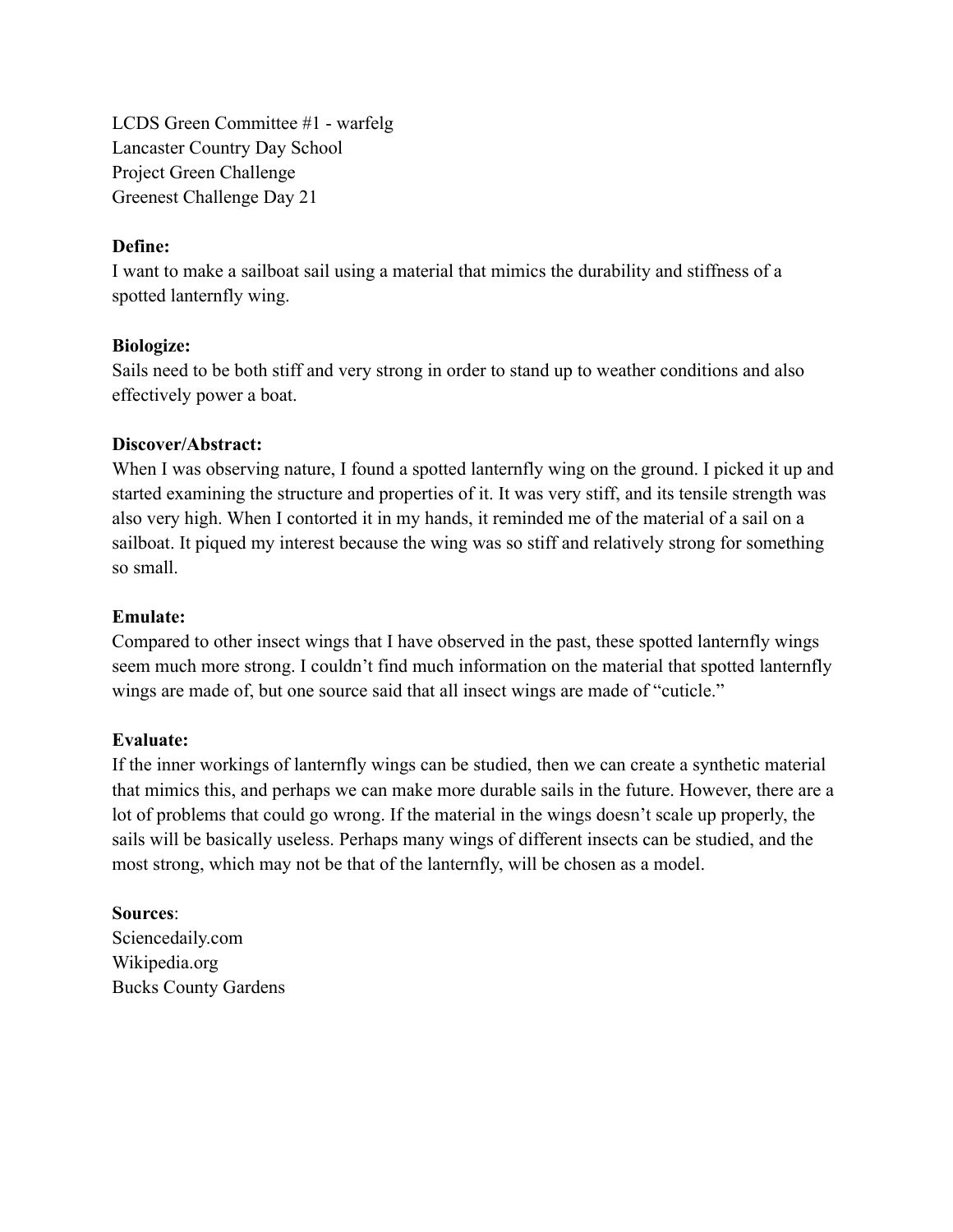



How can we use insect wings as models for sailboat sails?